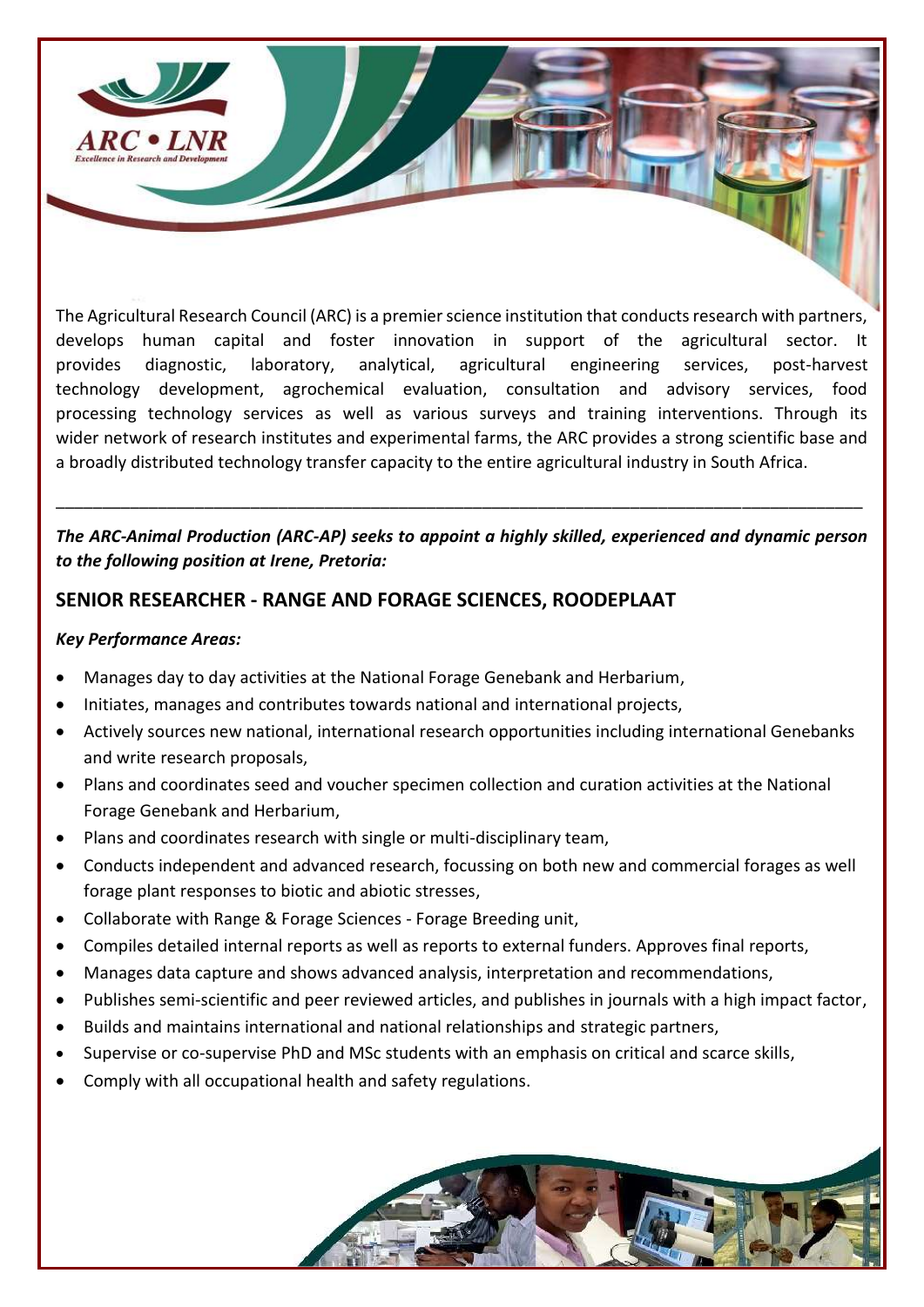

### *Requirements:*

- PhD degree in Botany, Plant ecology or Plant Ecophysiology, Focus on forage crops will be an added advantage,
- 5 years relevant experience post PhD and eight peer-reviewed papers,
- Practical experience and technical knowledge of appropriate research projects, financial and human resource management,
- Experience in management of large data sets,
- Experience in technology transfer through popular and peer-reviewed articles, presentations and demonstrations,
- Proven record of presenting at national and international conferences,
- Track record of successful applications for research funding is mandatory,
- Good communication skills Verbal and written.

# **Enquiries: Dr. TJ Tjelele, Tel: (012) 672 9314**

# **SENIOR RESEARCHER: FORAGE BREEDING- RANGE AND FORAGE SCIENCES, CEDARA**  *Key Performance Areas:*

- Initiates, manages and contributes towards national and international projects,
- Renders expert diagnostic, technical and other services and consults at a national, international level,
- Develops, Maintains and Protects Plant Breeders Rights of the unit,
- Plans and coordinates research with single or multi-disciplinary teams,
- Manages people within projects and compiles detailed reports to various stakeholders,
- Manages data capture and shows advanced analysis, interpretation and recommendations,
- Publishes semi-scientific and peer reviewed articles, in journals with a high impact factor,
- Builds and maintains international and national relationships and networking opportunities,
- Supervise or co-supervise PhD and MSc students with an emphasis on critical and scarce skills,
- Comply with all occupational health and safety regulations.

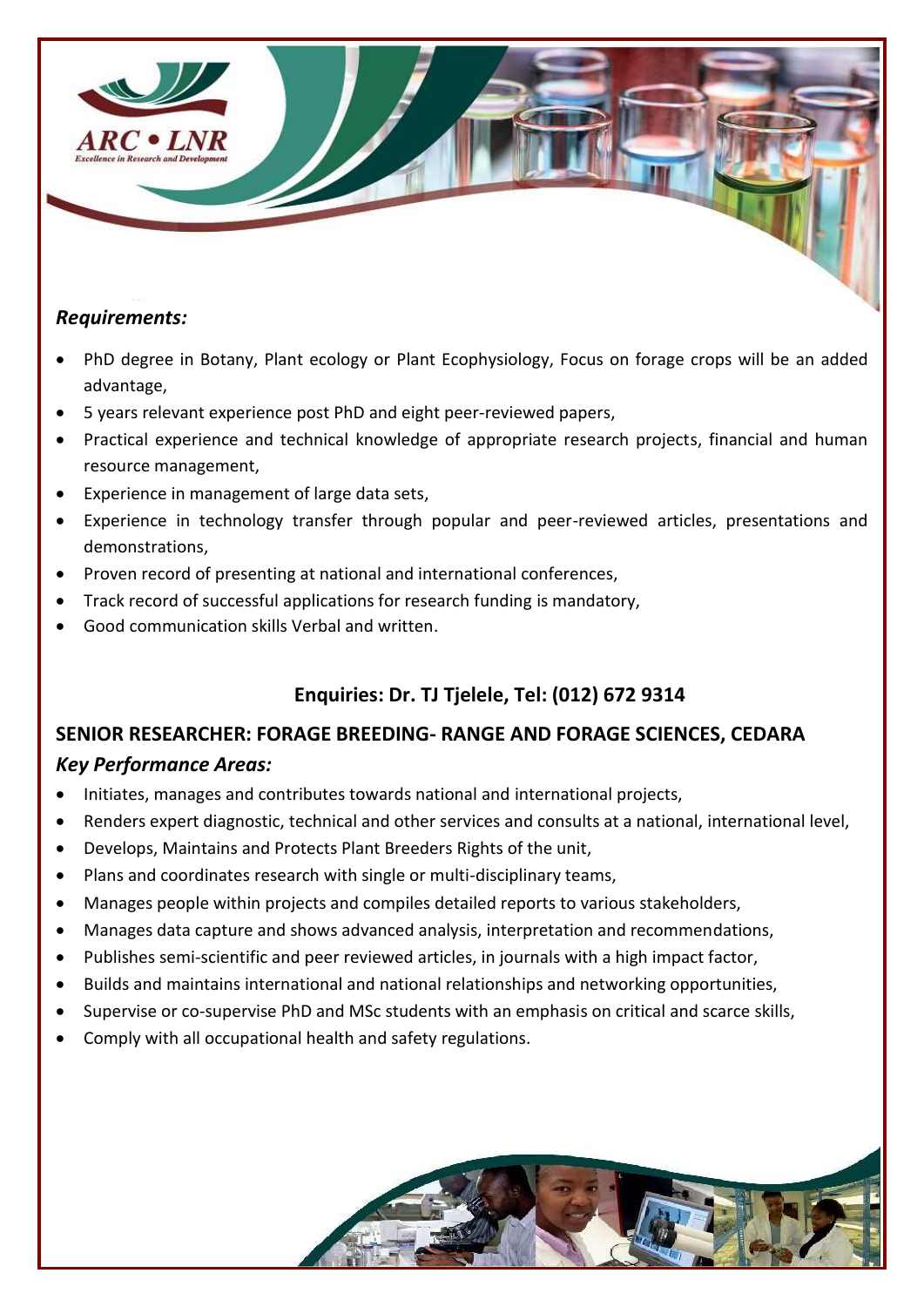

### *Requirements:*

- PhD degree in Plant Breeding or equivalent qualification,
- 5 years relevant experience post PhD and eight peer-reviewed papers,
- Exposure to Biotechnology applications such as Marker-Assisted Selection, Biometrical Genetics and other modern breeding technologies,
- Practical experience and technical knowledge of appropriate research projects, financial and human resource management,
- Experience in technology transfer through popular and peer-reviewed articles, presentations and demonstrations,
- Good communication skills Verbal and written,
- A valid South African driver's licence.

## **Enquiries: Dr. TJ Tjelele, Tel: (012) 672 9314**

# **RESEARCH TECHNICIAN - RANGE & FORAGE SCIENCES (FORAGE PRODUCTION), ROODEPLAAT**

## *Key Performance Areas:*

- Contributes towards all research projects that has forage production activities,
- Supervises and manages the forage production teams and all forage production activities,
- Responsible for forage production resources and farm implements,
- Responsible for planning, preparation, planting and maintaining production of ARC pastures and silage preparation,
- Experience in grass and legume pastures as well as maize cultivation for silage and maize grain production,
- Compiles monthly and quarterly reports,
- Participates in writing publications under supervision,
- Starts building working relationships with stakeholders and research organisations
- Assists in training of support staff,
- Assist in farmers workshops and training events,

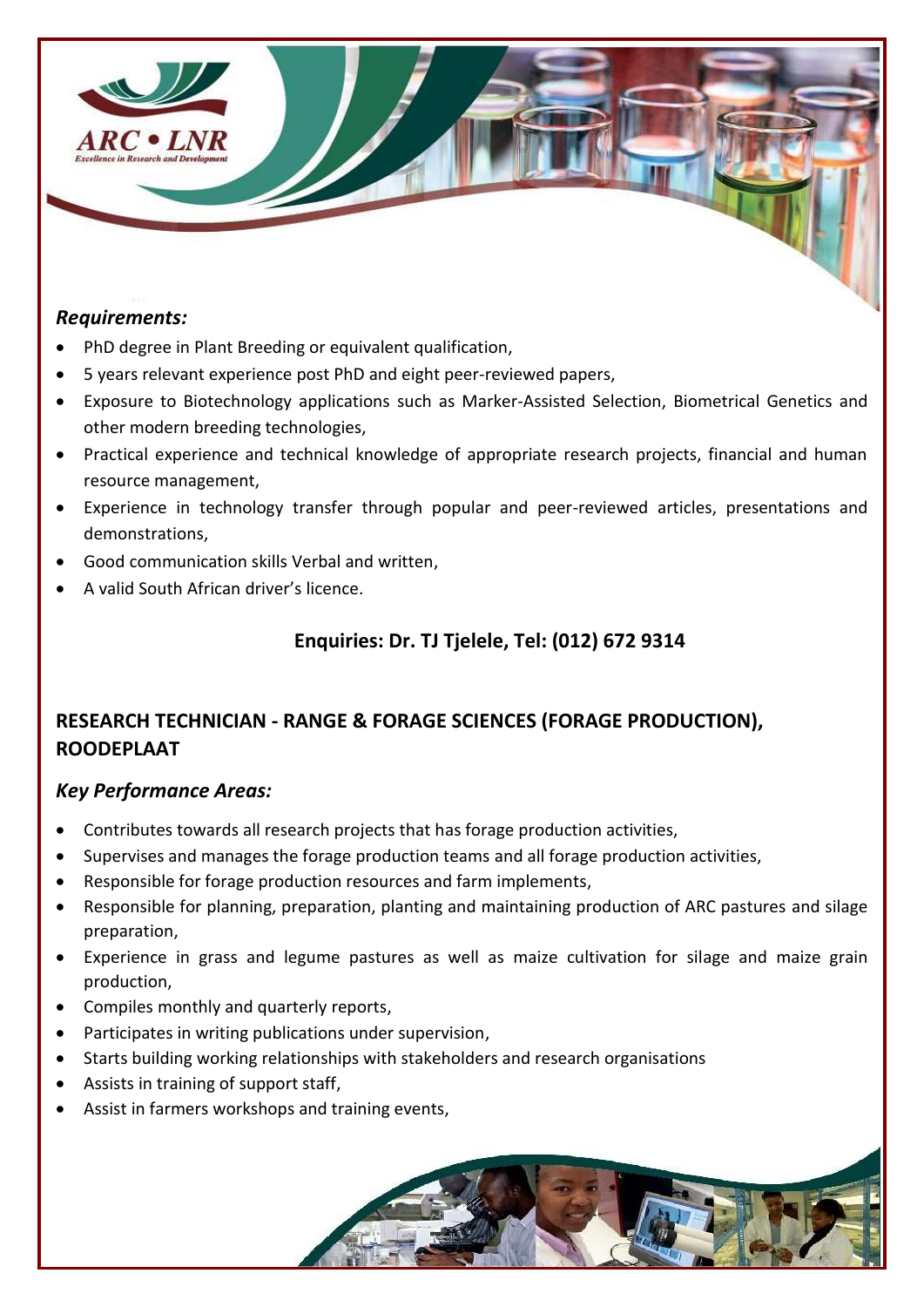

 Travel between ARC research farms for implementation of new forage production activities in collaboration with ARC-AP Line managers.

### *Requirements:*

- 3 year National Diploma with 3 years applicable experience in Agronomy/Agriculture or related qualification,
- Prior working experience with forage production implements and their maintenance,
- Proven experience in producing different forage species grasses, legumes and maize for silage and grain production at farm scale and in setting up research trials,
- Experience in fertiliser requirements as well as weed control requirements for different forages,
- Experience in silage production,
- Experience in technology transfer through popular and peer-reviewed articles, presentations, and demonstrations,
- Evidence of contributions in publications or involvement in presentations e.g. farmers' days,
- Proven record of working in a team on large research projects,
- Good communication skills Verbal and written.

# **Enquiries: Dr TJ Tjelele, Tel: (012) 672 9314**

## **RESEARCHER: ANIMAL NUTRITION (POULTRY), IRENE**

### *Key Performance Areas:*

- Source collaborations with stakeholders in the industry and maintain networking opportunities,
- Ensure successful transfer of scientific technology i.e. compilation of reports, oral and poster presentations under supervision,
- Participate in writing publications in line with the competency profile i.e. author/co-author for scientific paper every year,
- Participate in the project in a learning capacity and supervise as delegated,

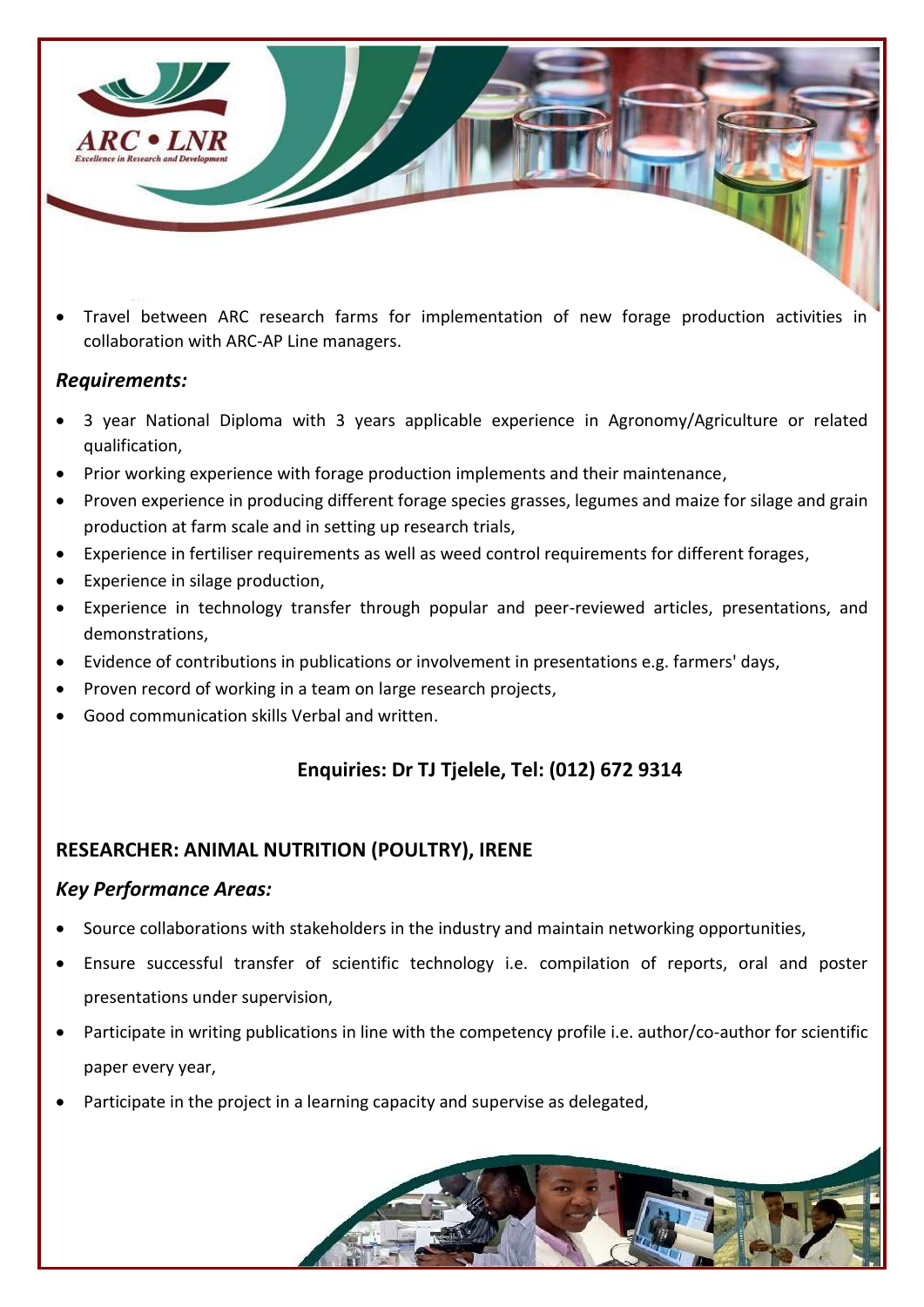

- Utilise and maintain facilities, apparatus and equipment,
- Comply with the Occupational Health and Safely policies and procedures,
- Compile monthly, quarterly and annual reports,
- Initiate, manage and contribute towards national projects,
- Participate in information dissemination activities aimed at informing the industry.

#### *Requirements:*

- PhD Degree in Animal Science specialising in Poultry Nutrition or an MSc with 5 years with experience and extensive publications,
- Experience in technical nutrition role including involvement within the poultry industry,
- Have a sound scientific record of accomplishment, diet formulation and feed additives knowledge as well as practical hands-on on the ground farm-management experience,
- Registration with SACNASP as a Professional Animal Scientist,
- Leadership skills, people manager; strategic mind set, team player and commercial acumens,
- Experience in technology transfer through popular and peer-reviewed articles, presentations and demonstrations,
- Knowledge on safety standards as prescribed by the Occupational Health and Safety Act,
- Good communication skills Verbal and written Ability to work in a team,
- A valid South African driver's licence.

#### **Enquiries: Dr. B.D Nkosi, Tel: 012 672 9300**

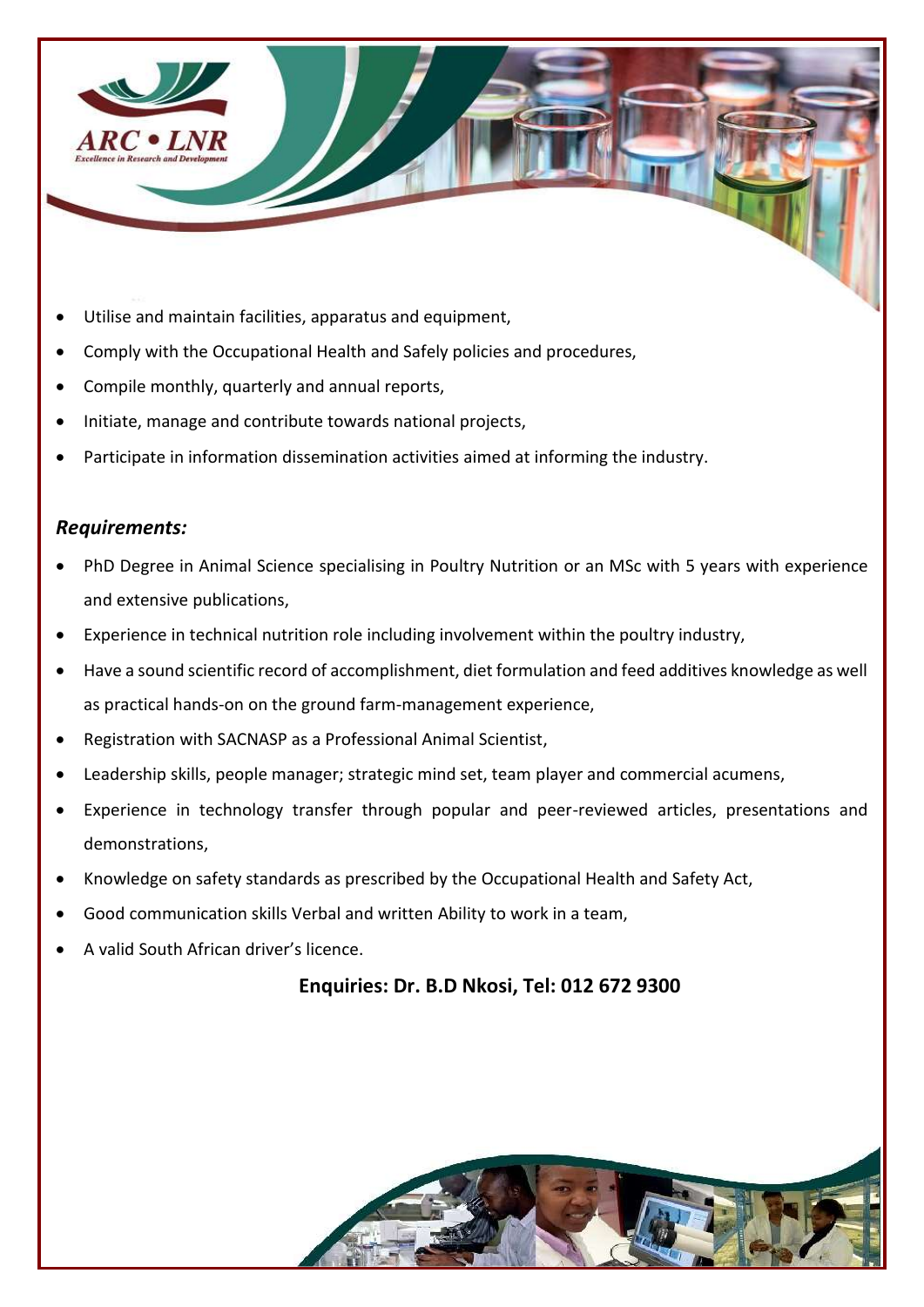

## **RESEARCHER: ANIMAL NUTRITION (PIGS), IRENE**

## *Key Performance Areas*

- Source collaboration with stakeholders in the industry and maintain networking opportunities,
- Ensure successful transfer of scientific technology i.e. compilation of reports, oral and poster presentations under supervision,
- Participates in writing publications (in line with the competency profile i.e. author/co-author for scientific paper every year),
- Participate in the project in a learning capacity and supervise as delegated,
- Utilise and maintain facilities, apparatus and equipment,
- Comply with the Occupational Health and Safely policies and procedures,
- Compile monthly, quarterly and annual reports,
- Initiate, manage and contribute towards national projects,
- Participate in information dissemination activities aimed at informing the industry.

### **Requirements:**

- PhD Degree in Animal Science, specialising in Pig Nutrition, or an MSc. with 5 years minimum experience and extensive publications,
- Experience in technical nutrition role including involvement within the pig industry,
- Have a sound scientific record of accomplishment, diet formulation and feed additives knowledge as well as practical hands-on on the ground farm-management experience,
- Leadership skills, people manager; strategic mind set, team player and commercial acumens,
- Verbal and written communication skills,
- Registration with SACNASP as a Professional Animal Scientist,